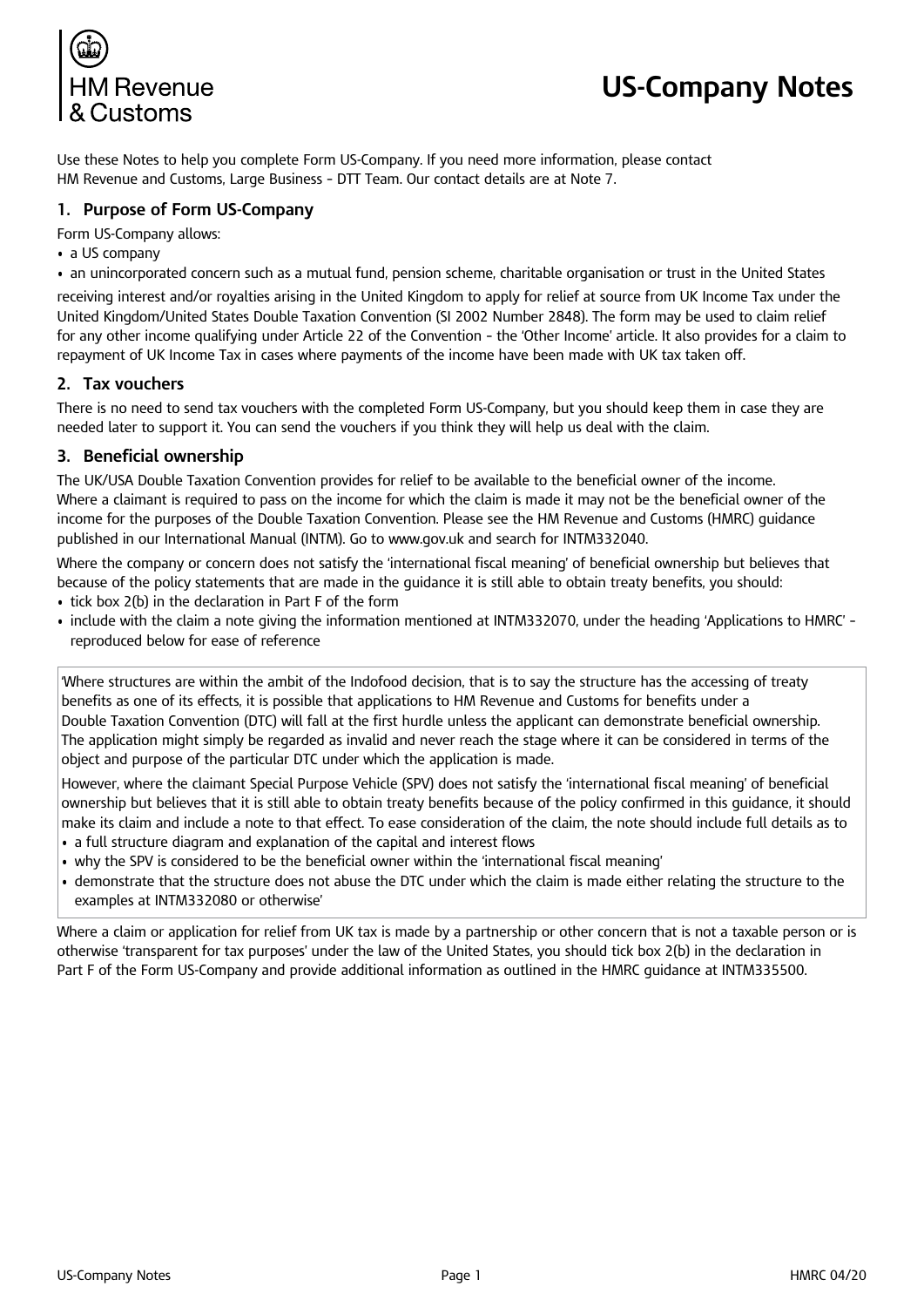# **4. Claims on behalf of partnerships and limited liability companies (LLCs)**

US partnerships and LLCs should complete the Form US-Company as follows:

- Parts A and B1 in full
- Part C in full, as appropriate
- Part D if repayment of UK tax is claimed
- Part E if appropriate
- Part F in full, with the general or managing partner/member signing the declaration

The following additional information is also needed:

- 1. Where the partnership or LLC is established in the United States and all of the partners/members are resident for tax purposes in the United States, attach to the claim a list of the names and addresses of the partners/members. The list should show residential addresses for individuals and registered addresses where the partners/members are companies.
- 2. Where any partner/member is resident for tax purposes in a country other than the United States, attach the list described above. The list must also include for each member/partner their respective percentage share of the income that is the subject of the claim. Any partner/member resident for tax purposes outside the United States should make a separate claim to relief from UK tax under the terms of any relevant DTC. The Digest of Double Taxation Treaties lists all of the UK's comprehensive DTCs. To read the DT Digest online go to<www.gov.uk> and search for DT Digest.

# **5. Residence in United States and where to send the completed form**

It is a condition of relief from UK Income Tax under the terms of the Double Taxation Convention that the beneficial owner of the income is resident in the United States. In making this claim, which needs the certification of the US Internal Revenue Service, you are consenting to the transmission of a US Form 6166 for the applicant/claimant to HM Revenue and Customs in the UK.

Send the completed claim form with the US Form 8802, 'Application for United States Residency Certification', and the applicable user fee to:

Internal Revenue Service PO Box 71052 Philadelphia, PA 19176-6052

The Application for US Residency Certification and its instructions are available at<www.irs.gov>.

## **6. Text of the UK/USA Double Taxation Convention**

To read the full text of the Convention (SI 2002 Number 2848), go to<www.gov.uk> and search for 'USA tax treaties'. Open the PDF document '2001 USA-UK Double Taxation Convention'.

# **7. Help or more information**

- If, after using these Notes you need help or more information, please:
- go to our website, <www.gov.uk> and search for international tax for businesses
- • phone Large Business DTT Team on +44 (0)3000 547 584 if calling from outside the UK, or 03000 547 584 if calling from the UK
- write to Large Business DTT Team, HM Revenue and Customs, BX9 1QR

Please quote our reference number (for example '13/A/123456') whenever you contact us.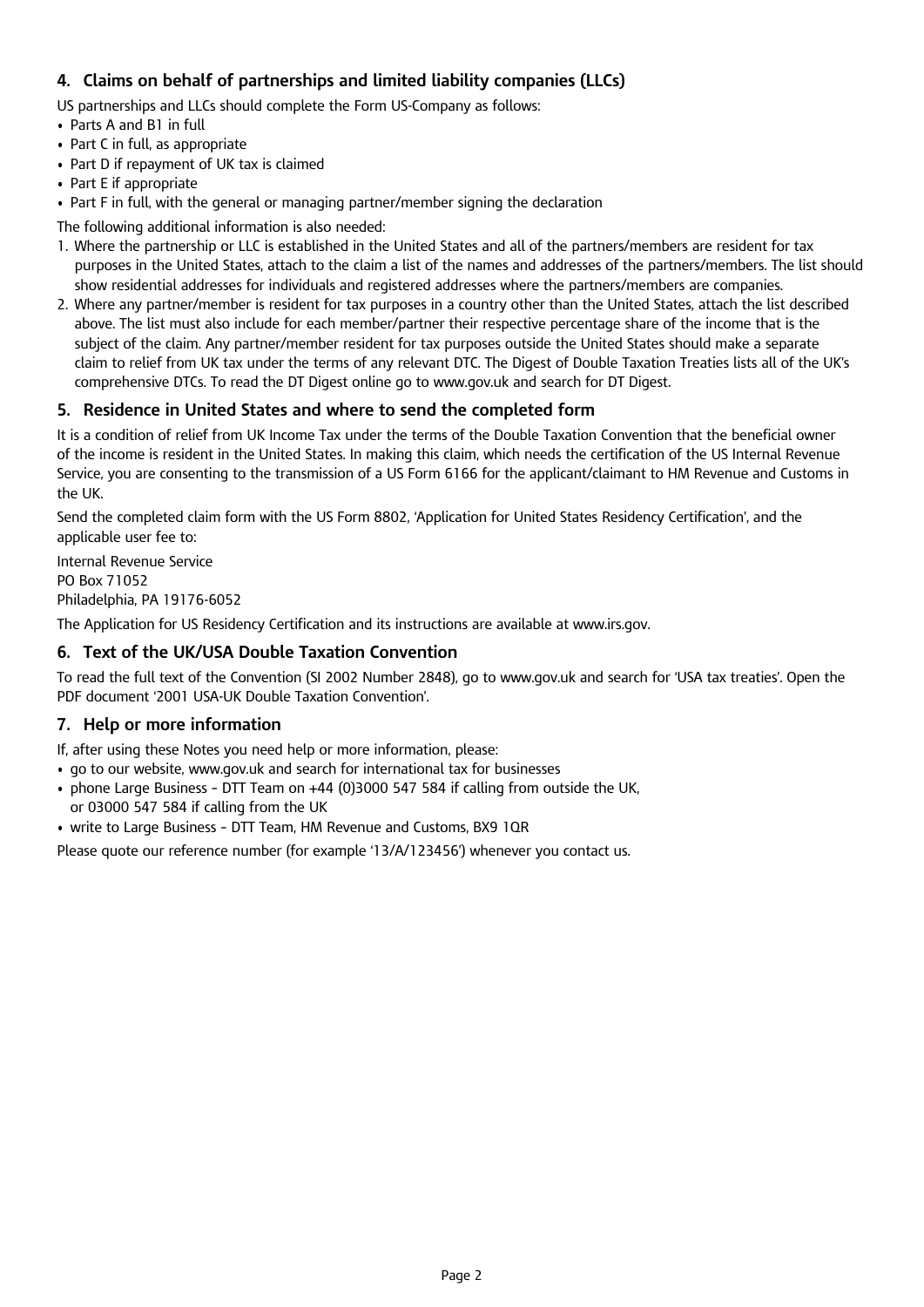# **8. Completing the Form US-Company**

# **Part A: Details of the company or concern and tax adviser**

Please give all the details asked for. If the company or concern has a tax adviser, include the tax adviser's details. All the information that you provide to HMRC is confidential. We can therefore only discuss the tax affairs of the company or concern with:

- an officer of the company
- any tax adviser or agent who is nominated by the company or concern

We cannot disclose to the UK payer of the income or their tax adviser any information relating to the claimant company or concern.

## **Part B: About the company**

When filling in the form:

- for all claimants please answer the questions in Part B1
- if you answered 'Yes' to either B1.2(a) or B1.2 (b), go to Part B2
- if you answered 'No' to B1.2(a) and B1.2(b), go to
	- Part B3 for a Mutual Fund
	- Part B4 for a Pension Scheme etc
	- Part B5 for a charitable organisation
	- Part B6 for a Trust

#### **Part B2, question B2.2**

This note applies only if you answer 'Yes' to question B2.2.

Relief from UK tax is available under the Double Taxation Convention only to residents of the United States.

If you answer 'Yes' to question B2.2, you are saying that the claimant company or concern is liable to United States tax only for income from sources in the United States or profits attributable to a permanent establishment in the United States, and this will mean that the company does not meet the definition of 'resident of a Contracting State' found at Article 4(1) of the Double Taxation Convention (most typically, where the claimant is a branch of a non-US enterprise).

If answering 'Yes', give details on a separate sheet of why you believe that the claimant is entitled to relief from UK tax, even though it is not considered as a resident of the United States.

#### **Article 23 of the Double Taxation Convention and the questions in Part B of the form**

To be able to benefit from the Double Taxation Convention the claimant is required to be a 'qualified person', (as defined in Article 23 of the Double Taxation Convention) or if not a 'qualified person', then fulfil certain other tests for an item of income whose source is in the UK. The questions in Part B of the form seek to establish whether the claimant is a qualified person or otherwise entitled to the benefits of the Double Taxation Convention.

If you are claiming that relief from UK tax should be allowed under the terms of Article 23(6) of the DTC you should complete this claim form and send it in the normal way to the United States Internal Revenue Service (See Note 5). At the same time, you should write to HM Revenue and Customs, Business International Tax Treaty Team, 100 Parliament Street, Westminster, London, England SW1A 2BQ. Your letter should clearly state that you are asking the 'competent authority' of the United Kingdom to deal with your claim under the terms of Article 23(6) of this treaty. A copy of your letter to the competent authority should be attached to the claim Form US-Company.

#### **'Conduit arrangement'**

Question B1.3 on Form US-Company asks if any income to which the claim refers is paid under a 'conduit arrangement'. The definition in Article 3(1)(n) of the Double Taxation Convention is as follows

'(n) the term 'conduit arrangement' means a transaction or series of transactions:

(i)which is structured in such a way that a resident of a Contracting State entitled to the benefits of this Convention receives an item of income arising in the other Contracting State but that resident pays, directly or indirectly, all or substantially all of that income (at any time or in any form) to another person who is not a resident of either Contracting State and who, if it received that item of income direct from the other Contracting State, would not be entitled under a convention for the avoidance of double taxation between the state in which that other person is resident and the Contracting State in which the income arises, or otherwise, to benefits with respect to that item of income which are equivalent to, or more favourable than, those available under this Convention to a resident of a Contracting State; and

(ii) which has as its main purpose, or one of its main purposes, obtaining such increased benefits as are available under this Convention.'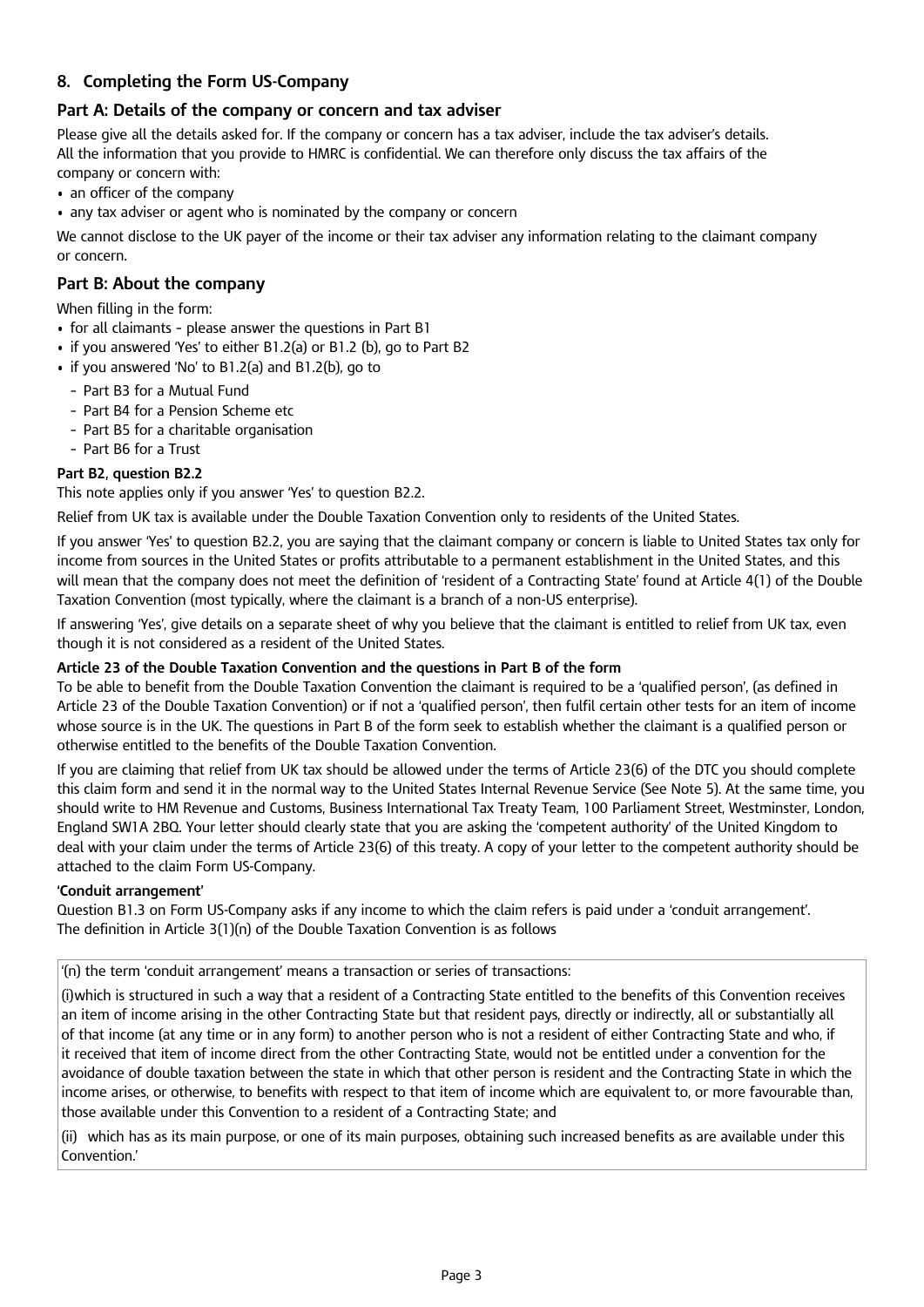# **Part C: Application for relief at source from UK Income Tax**

Relief at source from UK Income Tax on future payments of income may be available in cases where HMRC is able to exercise its discretion to issue a notice (under Statutory Instrument 1970 Number 488, as amended). We deal with each application on its merits. Where we cannot agree to allow relief at source or cannot arrange it, you can claim repayment of part or all of the UK tax taken off, as appropriate. The declaration in Part F of Form US-Company includes an undertaking to tell HMRC if there is any change to the information that you have given on the form.

# **Parts C1 and C2: UK Interest**

## **Interest from loans**

Where the interest is payable on a loan to a UK resident company or individual, please attach a copy of the loan agreement to the Form US-Company.

If the debt right is part of a syndicated loan, please:

- give the additional information asked for in Part C1 of the form
- • attach a copy of the loan agreement, unless you are aware that a copy has already been sent to HMRC if so, there is no need to attach another copy

## **Interest from securities**

UK tax is taken off from interest on loan stocks issued by:

- companies which are not quoted on the Stock Exchange
- local authorities

that is paid to persons who are outside the UK. As explained above we may be able to arrange for interest on these stocks to be paid with no UK tax taken off.

Interest from the following UK sources is paid with no UK tax taken off, so there is no need to apply for relief from UK tax at source. Please do not enter in Part C2 of Form US-Company:

- interest from company loan stocks quoted on the Stock Exchange (paid automatically without UK tax taken off)
- interest from UK government securities (paid automatically without UK tax taken off)

## **Part C3: Royalties**

The Double Taxation Convention allows relief only to the beneficial owner of the royalties. The beneficial owner is normally the originator of the work or product.

## **Copyright royalties for literary, dramatic, musical or artistic works**

If your company or concern is not the originator but has acquired the rights, please attach to the Form US-Company a copy of the licence, contract or assignment under which the UK rights have been acquired. This will help HMRC to check that the beneficial ownership condition in the Double Taxation Convention is satisfied. If your company or concern is in the publishing or music business and uses a standard form of contract with all its authors or composers, attach a copy of the standard contract. You need do this only the first time a Form US-Company is completed.

## **Other royalties**

Where your company or concern is the originator of a process or design etc, please attach to the Form US-Company a copy of the licence agreement between yourselves and the UK payer of the royalties. If your company or concern is not the originator of the product giving rise to the royalties but has acquired the rights, please also attach a copy of the licence, contract or assignment under which the UK rights have been acquired.